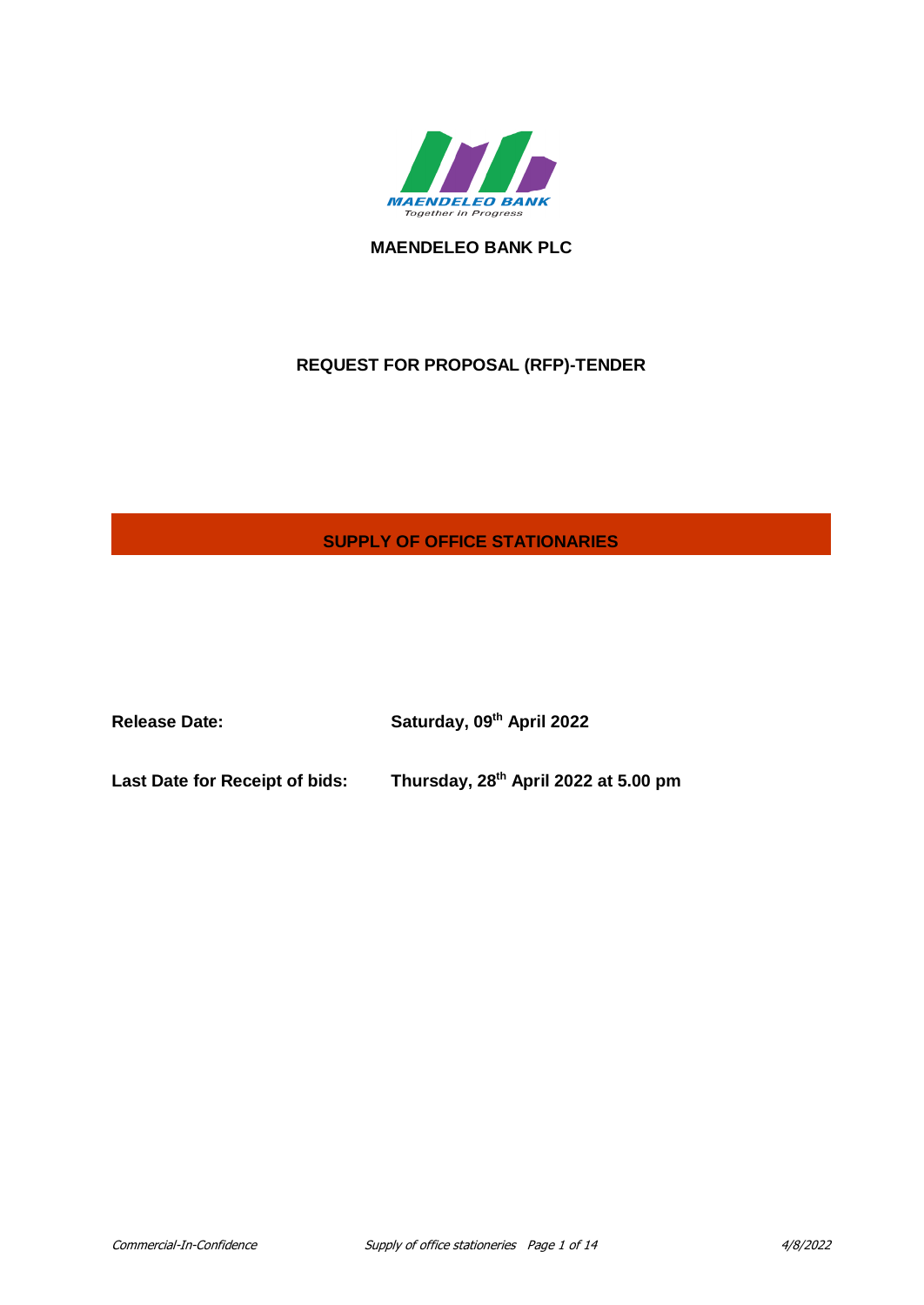### **ISSUE OF RFP DOCUMENT TO PROSPECTIVE BIDDERS**

### **SUPPLY OF OFFICE STATIONARIES**

This form serves as an acknowledgment of receipt of the tender and participation.

This page is to be **completed immediately on downloading/receiving the document** and scanned copy e-mailed to *procurement@maendeleobank.co.tz*

Firms that do not register their interest immediately in this manner may not be sent the RFP addenda should any arise.

Table 1: Registration of Interest to Participate

| <b>Item</b>                                                                                                                   | <b>Supplier Details</b> |
|-------------------------------------------------------------------------------------------------------------------------------|-------------------------|
| Name of Person:                                                                                                               |                         |
| <b>Organization Name:</b>                                                                                                     |                         |
| Postal Address:                                                                                                               |                         |
| Tel No:                                                                                                                       |                         |
| Fax No:                                                                                                                       |                         |
| Email Address: (this e-mail address<br>should be clearly written as<br>communication with bidders shall<br>be through e-mail) |                         |
| Signature:                                                                                                                    |                         |
| Date:                                                                                                                         |                         |
| Company Stamp:                                                                                                                |                         |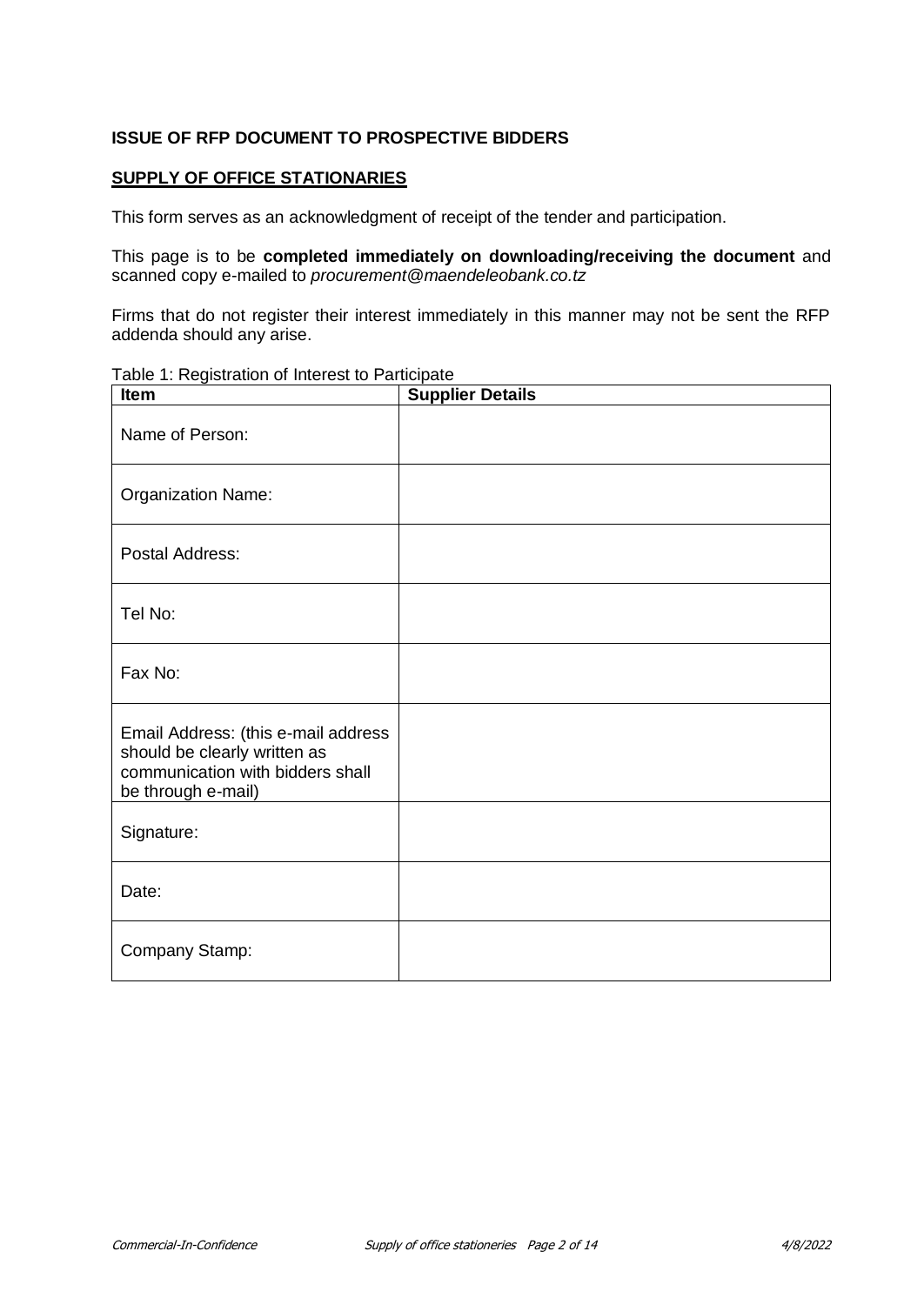## **SECTION 1 – REQUEST FOR PROPOSALS**

### **1.1. Background**

Maendeleo Bank Plc (hereinafter referred to as "the Bank") incorporated in Tanzania is one of the banks whose purpose is to provide innovative, customer needs driven financial services with competitive returns to our Shareholder

The bank's vision is to become a preferred retail and MSME financial services provider in Tanzania.

This document their before constitutes the formal Request for Proposals (RFP) for the **Provision of supply of office stationery services for the period of 12 months** and is being availed on a restricted tender basis.

### **1.2. Background, Aims and Objectives**

The Bank's aim is to identify a supplier(s) that can carry out the PROVISION OF SUPPLY OF OFFICE STATIONERIES SERVICES to Maendeleo Bank Plc. It is the purpose of this Request for proposal (RFP) to solicit responses from qualified suppliers on the below among other requirements as laid down by this document:-

- a) The supplier shall examine each item carefully and locate areas critically.
- b) The supplier will provide all necessary items requested as regard to the provision of office stationaries.

### **1.3. Format of RFP Response and Other Information for Bidders**

- **1.3.1.** The overall summary information regarding the provision of supply of office stationeries services is given in section 2 – Scope of Work. The bidder shall include in their offer any additional services considered necessary for the successful implementation of their proposal.
- **1.3.2.** The bidder shall submit an electronic copy in PDF Format (Original) to *procurement@maendeleobank.co.tz* by the closing date Thursday, 28<sup>th</sup> April 2022 at 5:00pm. Proposals from bidders should be submitted in the same email.

#### **1.3.3. The Technical Proposal** should contain the following:

Bidders, willing to be considered for the provision of supply of office stationeries services are expected to furnish the Bank with among others the following vital information, which will be treated in strict confidence by the Bank.

- $\triangleright$  Provide a company profile as per supplier questionnaire in Annex 2.
- $\triangleright$  A brief background of the firm, highlighting experience, capabilities, processes and resources
- $\blacktriangleright$  Legal registration, and professional affiliations,
- $\triangleright$  Length of time in relevant area of work/specialization.
- $\triangleright$  Detailed methodology/Approach with clear timelines.
- Certified Technical Resources in relevant area i.e. Profile of the personnel to be involved in the work, with emphasis on academic qualifications, professional qualifications and experience in respect of the stated scope of work.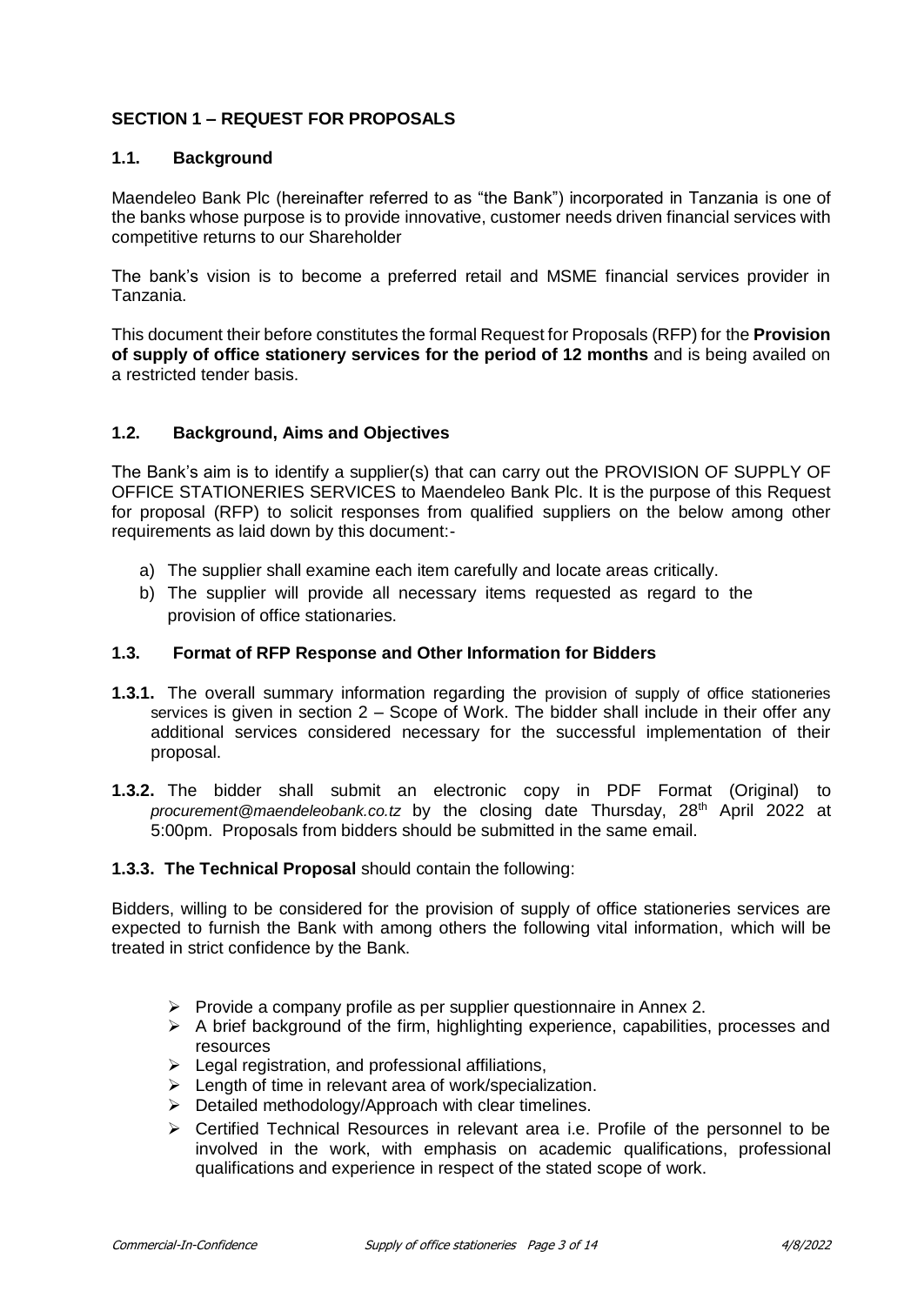- $\triangleright$  At least five reference clients where similar nature of work has been successfully completed and where the Bank would obtain references as per annex 1 and section 2.6
- $\triangleright$  Availability of Resources
- $\triangleright$  This RFP document duly signed
- $\triangleright$  Audited financial statements of the company submitting the RFP bid, for the last two years.
- $\triangleright$  Demonstrate capability and capacity to provide the goods/services as per Maendeleo bank requirements in section 2.
- $\triangleright$  Any other information/documents which may be considered necessary or useful for this RFP

## **1.3.4 The Financial proposal** shall clearly indicate the total cost per each item as follows:-

- a. The Financial Proposal should include a breakdown of the cost per item.
- b. The Supplier shall provide and shall ensure that the prices are fixed during the Original Contract Period which is one year.
- c. All costs associated with this requirement shall be included in the financial proposal.
- d. Reimbursable costs should be clearly indicated and included as part of the financial proposal
- e. The cost should be inclusive of applicable taxes (VAT and withholding Tax) and these should be clearly indicated.
- **1.3.5** Bidders are requested to hold their proposals valid for ninety (90) days from the closing date for the submission. The Bank will make its best efforts to arrive at a decision within this period.
- **1.3.6** Assuming that the Contract will be satisfactorily concluded, the bidders shall be expected to commence the assignment after the final agreement is reached.
- **1.3.7** The contracting arrangements shall define clearly the responsibilities and the supply of items to be provided by each firm in the case of a joint venture.
- **1.3.8** The Bank reserves the right to accept or to reject any bid, and to annul the bidding process and reject all bids at any time prior to the award of the contract, without thereby incurring any liability to any Bidder or any obligation to inform the Bidder of the grounds for its action.

The vendor's terms and conditions will not form part of any contract with Maendeleo bank in relation to this tender.

Canvassing is prohibited and will lead to automatic disqualification.

### **1.3.9 Cost of bidding**

The Bidder shall bear all costs associated with the preparation and submission of its bid, and the Bank is not responsible or liable for those costs, regardless of the conduct or outcome of the bidding process.

### **1.3.10 Clarification of Bidding Document**

i. All correspondence related to the contract shall be made in English.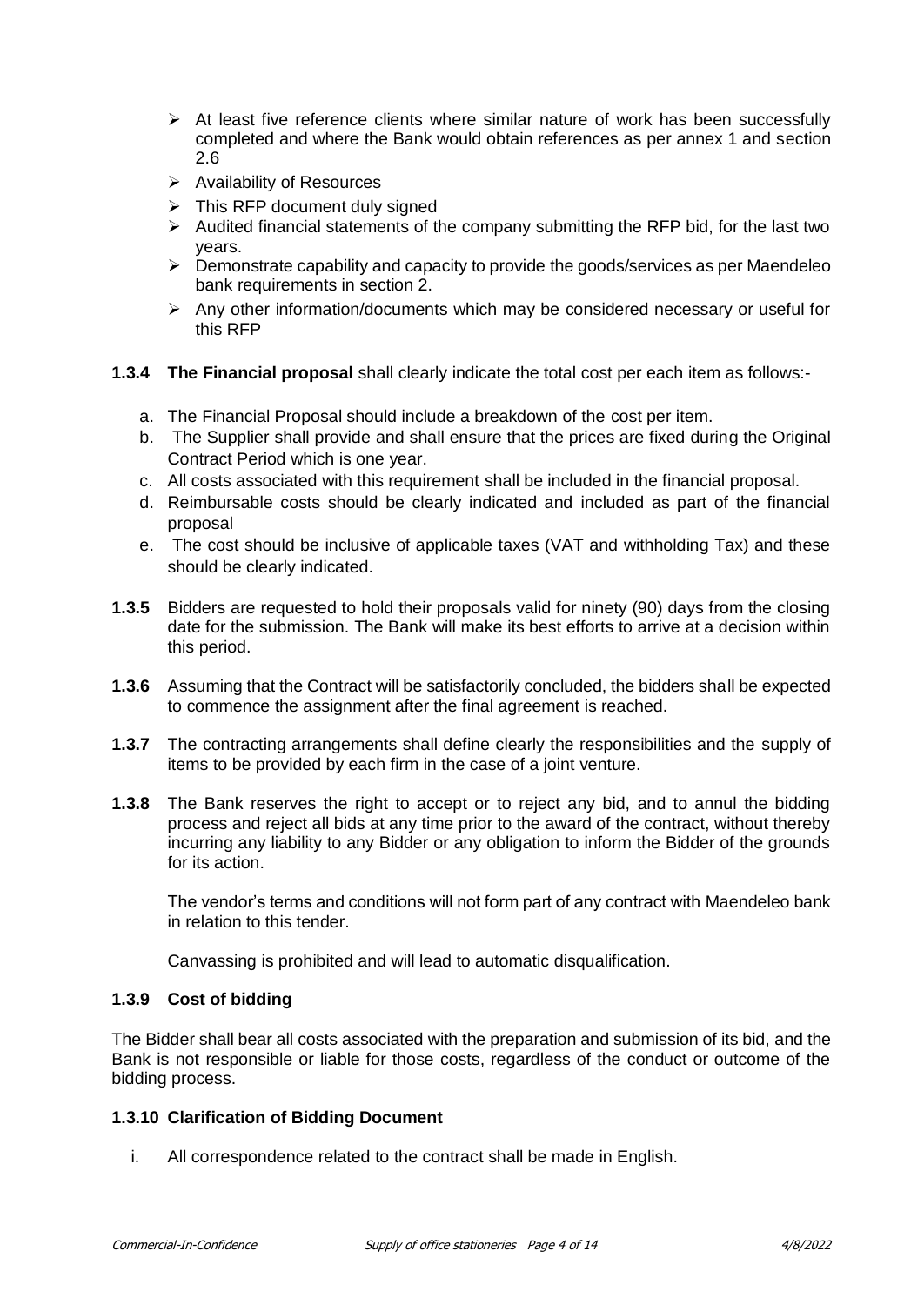- ii. Should there be any doubt or uncertainty, the Bidder shall seek clarification in writing addressed to the procurement unit through e-mail to *procurement@maendeleobank.co.tz*
- iii. Any clarification sought by the bidder in respect of the RFP shall be addressed at least **five (5) working days** before the deadline for submission of bids, in writing to the Procurement unit through the same mail.
- iv. It is the responsibility of the Bidder to obtain any further information required to complete this RFP.
- v. Any clarification requests and their associated response will be circulated to all Bidders.
- vi. The **last date for receipt of requests for clarifications** from bidders is **Thursday, 15th April 2022.** The RFP Clarification Template is as follows:-

| Company Name:<br>Contact Person: (primary Supplier contact)<br>E-mail:<br>Phone:<br>Fax: |                                   |                         |          |  |
|------------------------------------------------------------------------------------------|-----------------------------------|-------------------------|----------|--|
|                                                                                          | Document Number/Supplier:         |                         |          |  |
|                                                                                          |                                   |                         |          |  |
| #                                                                                        | Date                              | Section / Paragraph (2) | Question |  |
| 1                                                                                        |                                   |                         |          |  |
| $\overline{2}$                                                                           |                                   |                         |          |  |
| 3                                                                                        |                                   |                         |          |  |
|                                                                                          | (1) Question(s) mailing Date.     |                         |          |  |
|                                                                                          |                                   |                         |          |  |
|                                                                                          | (2) From Maendeleo Bank Document. |                         |          |  |
|                                                                                          |                                   |                         |          |  |

The queries and replies thereto shall then be circulated to all other prospective bidders (without divulging the name of the bidder raising the queries) in the form of an addendum, which shall be acknowledged in writing by the prospective bidders.

Inquiries for clarifications should be sent by e-mail (using the format above) to: *procurement@maendeleobank.co.tz*

### **1.3.11 Amendment of Bidding Document**

At any time prior to the deadline for submission of bids, the Bank, for any reason, whether at its own initiative or in response to a clarification requested by a prospective Bidder, may modify the bidding documents by amendment.

All prospective Bidders that have received the bidding documents will be notified of the amendment in writing, and it will be binding on them. It is therefore important that bidders give the correct details in the format given on page 1 at the time of collecting/receiving the RFP document.

To allow prospective Bidders reasonable time to take any amendments into account in preparing their bids, the Bank may at its sole discretion extend the deadline for the submission of bids based on the nature of the amendments.

### **1.3.12 Deadline for Submission of Bids**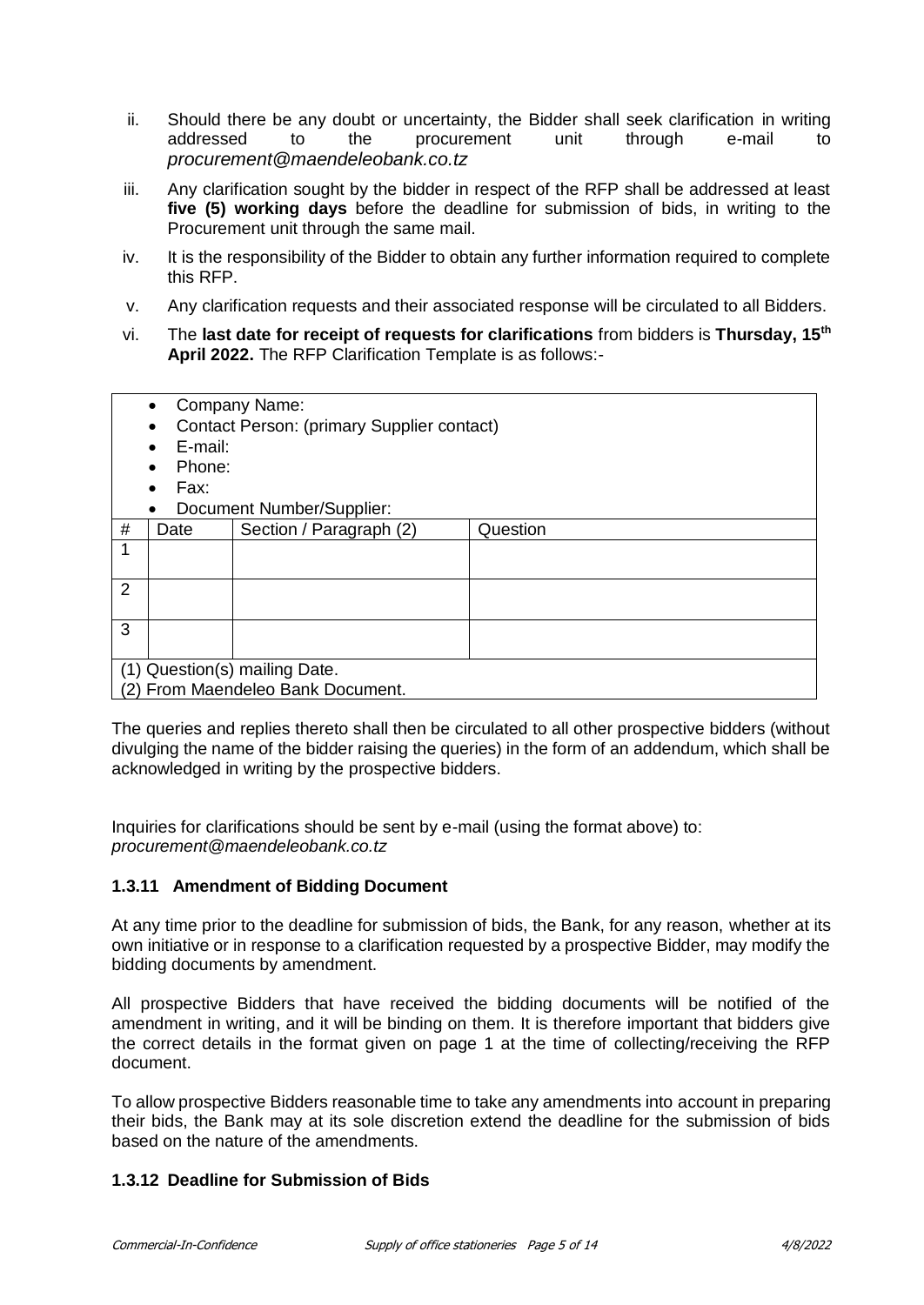Bids should be addressed to the Procurement unit and sent for receipt on or before **Thursday 28th April 2022 at 5.00 pm.** Any bid received by the Bank after this deadline will be rejected.

### **1.3.13 Responsiveness of Proposals**

The responsiveness of the proposals to the requirements of this RFP will be determined. A responsive proposal is deemed to contain all documents or information specifically called for in this RFP document. A bid determined not responsive will be rejected by the Bank and may not subsequently be made responsive by the Bidder by correction of the non-conforming item(s).

### **1.3.14 Bid Evaluation and Comparison of Bids**

1.3.14.1 Technical proposals will be evaluated based on the following general areas and bids comparison

- Technical proposal requirements on section 1.3.3 and Section 2.
- Firm's general experience in the field of assignment
- Relevant references from previous assignments as per Annex 1.
- understanding of the aims and objectives
- The qualifications and relevant experience of the personnel for this assignment
- Overall value proposition

All tender responses will be evaluated in two phases:-

- a. Preliminary and detailed technical evaluation that will determine administrative compliance and technical compliance and support responsiveness of the vendor.
- b. Financial evaluation to consider pricing competitiveness and the financial capability of the vendors.

Once the bids are opened, the bid evaluation will commence. In the event that the bank may need to visit the client site, vendors will be notified in writing. The bank may also make surprise unannounced visits to the vendor's offices to verify any information contained in the bid document. All visits are at the discretion of the bank. Vendors may also be called upon to make brief and short presentations and /or demos on their assignment before a panel constituted by the bank.

1.3.14.2 Financial proposals will be evaluated on the basis of cost, lead-time and payment terms if not specified in this document.

### **1.3.15 Buyers Rights**

Maendeleo Bank Plc reserves the right to reject any or all RFP without giving any reasons and Maendeleo Bank has no obligation to accept any offer made. Maendeleo Bank also reserves the right to keep its selection and selection criteria confidential. Maendeleo Bank reserves the right to award the tender in part or in whole to either a single vendor or split the award to multiple vendors in the final award. Bids not strictly adhering to RFP conditions may not be considered by Maendeleo Bank whose decision on the matter shall be final.

#### **1.3.16 Documents Required for Evaluation**

In addition to the above information, the following documents should be attached.

| $ $ Item | Description |
|----------|-------------|
|----------|-------------|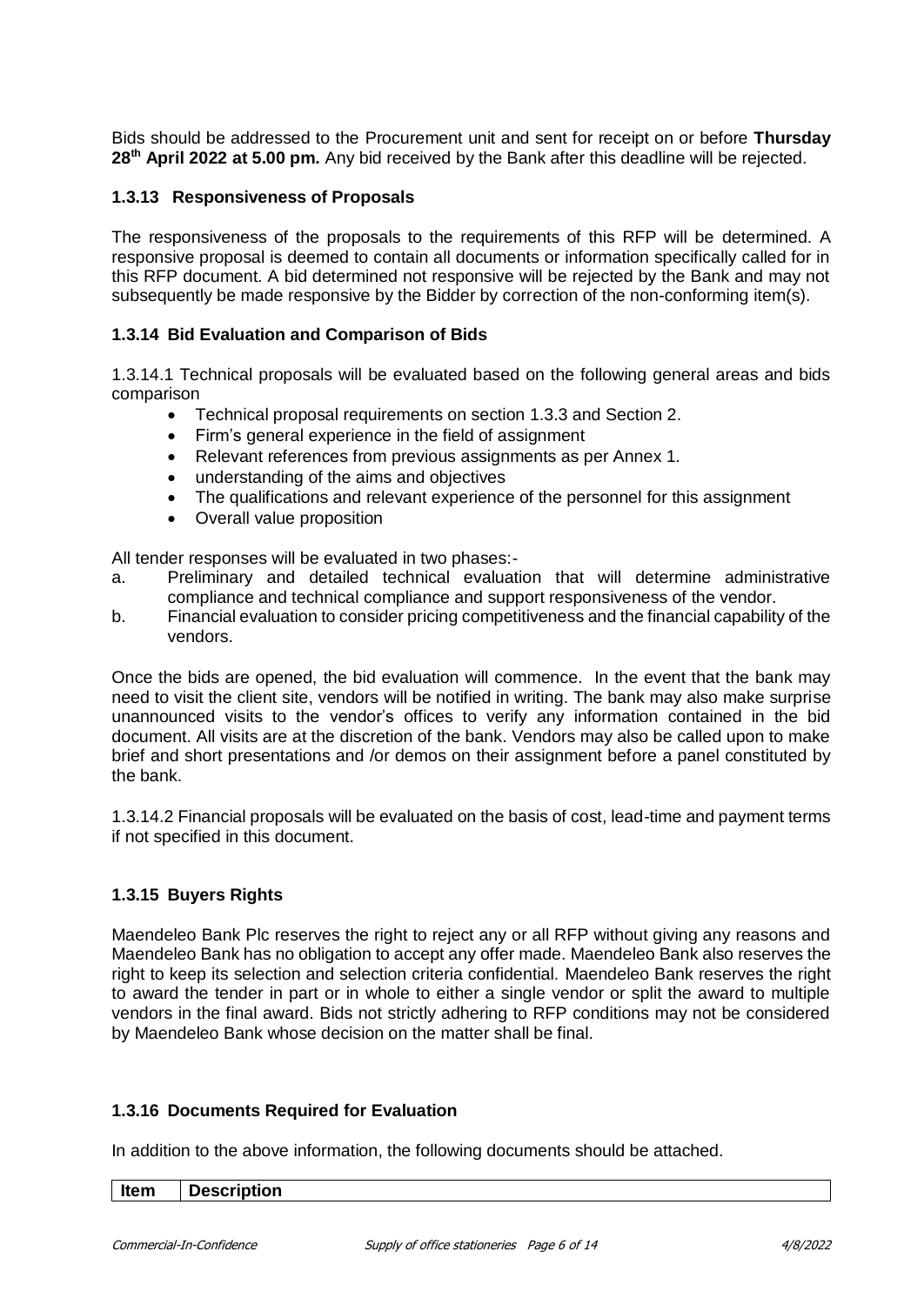|     | Valid Business Licence                                                              |
|-----|-------------------------------------------------------------------------------------|
| 2.  | Certificate of Incorporation/Registration                                           |
| 3.  | Valid Trading License/Customs Agent Licence                                         |
| 4.  | <b>Business Permit</b>                                                              |
|     | List of all Directors with Percentage of shares held, telephone and their<br>postal |
| 5.  | address                                                                             |
| 6.  | Copy of VAT and PIN Certificate                                                     |
| 7.  | Valid Tax Compliance certificate                                                    |
| 8.  | Audited Accounts for the last 2 years                                               |
| 9.  | <b>Company Profile</b>                                                              |
|     | Documentary evidence of physical location - Lease agreements for business           |
| 10. | premises or proof of premises ownership and security management                     |
| 11. | Copies of LPO's, Letters of award/signed contracts/reference letters                |

## **SECTION 2 – TERMS OF REFERENCE/SCOPE OF WORK**

### **2.1 REQUIREMENT**

The vendor shall be expected to carry out the following **but not limited to**:

- a) Provide all necessary stationaries items but it is not guarantee that the whole items will be given to a single supplier. The quality of the items and the price will determine the each items to be supplier by which supplier.
- b) Regular supply of the items for the time as it will state in the contract.

## **2.3 OVERALL RESPONSIBILITY**

- a) The Bidder is obliged to work closely with the Bank's staff, act within its own authority, and abide by directives issued by the Bank that are consistent with the terms of the Contract.
- b) The Bidder is responsible for managing the activities of its personnel, or subcontracted personnel, and will hold itself responsible for any misdemeanors.
- c) The Bidder shall appoint an experienced counterpart resource to handle this requirement for the duration of the Contract. The Bank may also demand a replacement of the manager if it is not satisfied with the manager's work or for any other reason.
- d) The Bidder shall take the lead role and be jointly responsible with the Bank for producing a finalized project plan and schedule, including identification of all major milestones and specific resources that the Bank is required to provide.
- e) The Bidder will not disclose the Bank's information it has access to, during the course of the provision of this requirement, to any other third parties without the prior written authorization of the Bank. This clause shall survive the expiry or earlier termination of the contract.

### **2.4 PRICING**

The Costs should be in Tanzania shillings inclusive of all taxes; clearly stating Man/Day rates where appropriate.

All taxes and VAT amounts must be clearly stipulated and separated from the base costs.

## **2.5 DELIVERY**

Delivery and performance of the Services/goods shall be made by the successful Bidder in accordance with the time schedule agreed by both parties and subsequent Agreement.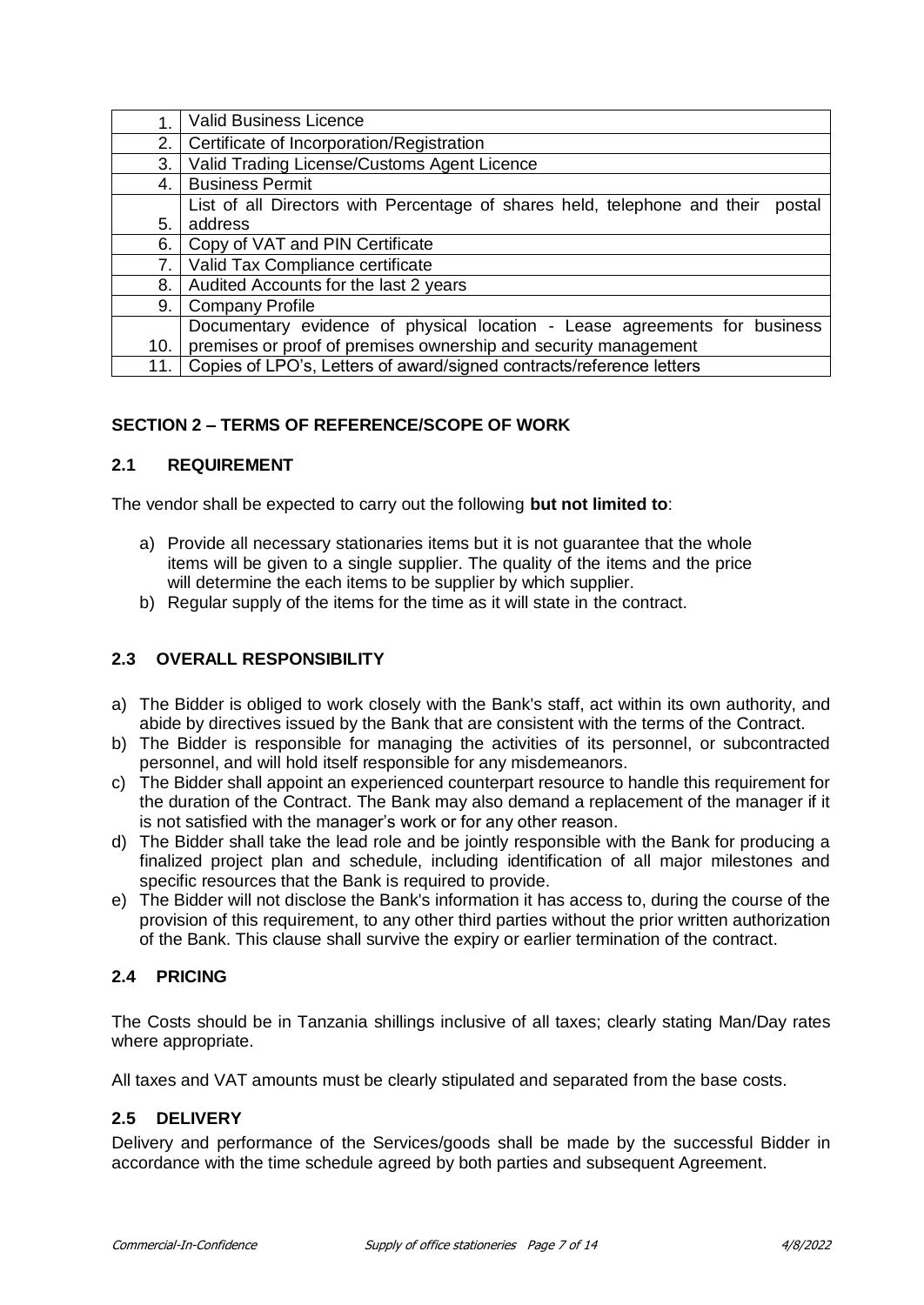### **2.6 DELAYED DELIVERY**

If at any time during the performance of the Contract, the Bidder should encounter conditions impeding timely delivery and performance of the Services, the Bidder shall promptly notify the Bank in writing of the fact of the delay, its likely duration and its cause(s). As soon as practicable after receipt of the Bidder's notice, the Bank shall evaluate the situation and may at its discretion extend the Bidder's time for performance, with or without liquidated damages, in which case the extension shall be ratified by the parties by amendment of the Contract.

### **2.7 BID EFFECTIVENESS**

It is a condition of the bank that the vendor guarantees the sufficiency and effectiveness of the service proposed to meet the bank requirements as outlined in this document where applicable. The Bank will hold the vendor solely responsible for the accuracy and completeness of the information supplied in response to this tender. The bank will hold the vendor responsible for the completeness of the service proposed and that was the vendor is awarded the tender, they would implement the service without any additional requirements from the bank.

### **2.8 PAYMENT TERMS**

The bank will NOT make any payments in advance. The Bank will issue an LPO for all the items ordered. The LPO will be paid within 30 days after successful delivery, and acceptance of the items.

The bank will not accept partial deliveries and neither will the bank make partial payments. Payment for items will only be made once the full scope of items has been successfully delivered.

### **NB: MAENDELEO BANK SHALL ONLY MAKE PAYMENTS THROUGH AN MAENDELEO BANK ACCOUNT AND THUS ALL BIDDERS ARE ENCOURAGED TO OPEN AN ACCOUNT**

#### **2.9 STAFFING**

The Supplier will provide the relevant team to be engaged for offering the items, service and tools to carry out all the required work under this tender. An account manager is also required to coordinate and report on the work's progress throughout the contract period.

### **2.10 RESPONSIBILITY AS AN INDEPENDENT CONTRACTOR**

The Supplier agrees to take overall responsibility for any items or service rendered; regardless of whether third parties are engaged by the Supplier or the Supplier himself carries them out.

### **SECTION 3 – GENERAL CONDITIONS OF CONTRACT**

#### **3.1 Introduction**

Specific terms of the contract shall be discussed with the bidder whose proposal will be accepted by the Bank. The resulting contract shall include but not be limited to the general terms of the contract as stated below from 3.2 to 3.13.

#### **3.2 Award of Contract**

Following the opening and evaluation of proposals, the Bank will award the contract to the successful bidder whose bid has been determined to be substantially responsive and has been determined as the best-evaluated bid. The Bank will communicate to the selected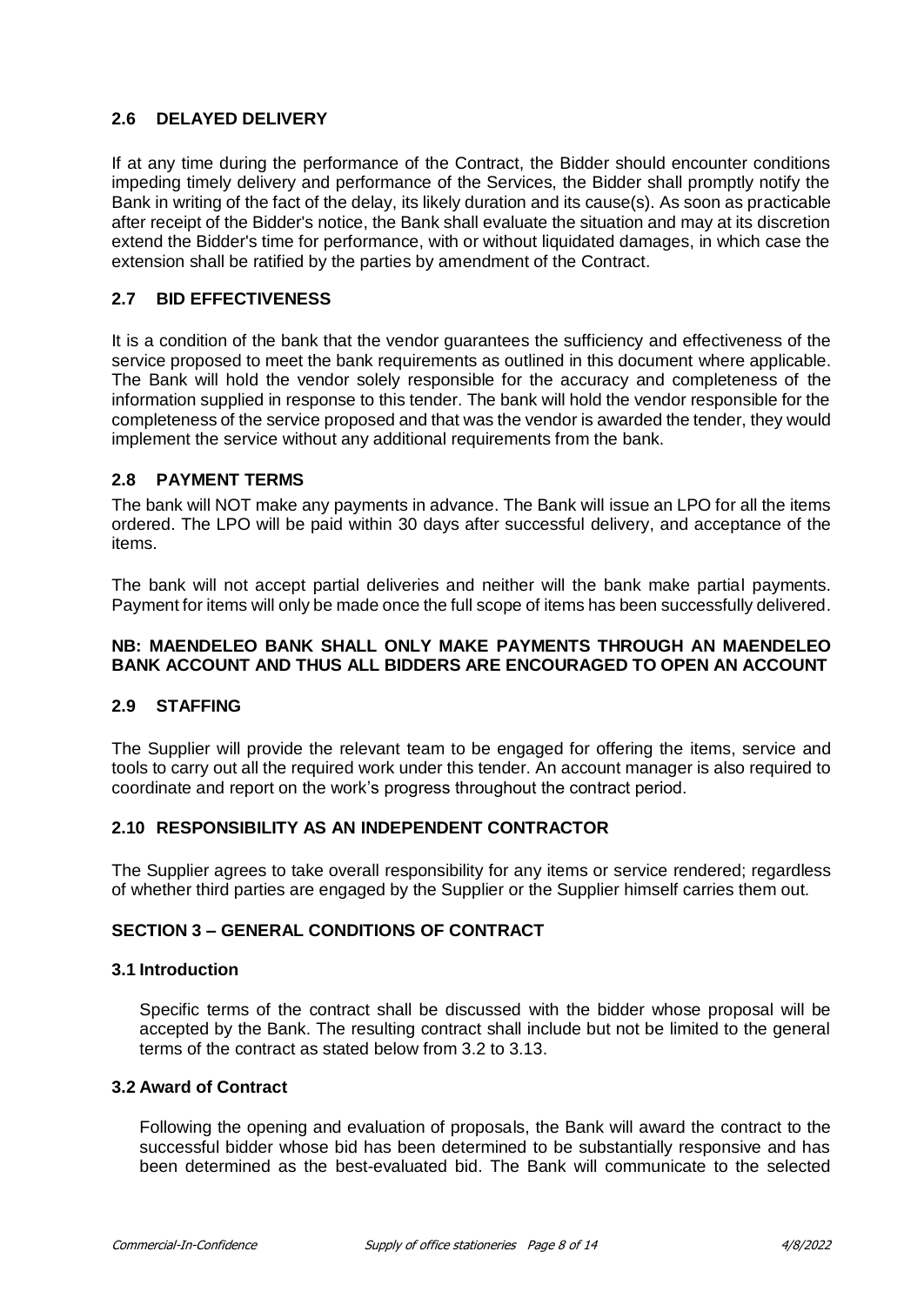bidder its intention to finalize the draft conditions of engagement submitted earlier with his proposals.

After the agreement has been reached, the successful Bidder shall be invited for the signing of the Contract Agreement to be prepared by the Bank in consultation with the Bidder.

#### **3.3 Application of General Conditions of Contract**

These General Conditions (sections 3.2 to 3.13) shall apply to the extent that they are not superseded by provisions in other parts of the Contract that shall be signed.

#### **3.4 Bid Validity Period**

Bidders are requested to hold their proposals valid for ninety (90) days from the closing date for the submission.

#### **3.5 Delays in the Bidder's Performance**

- 3.5.1 Delivery and performance of this service shall be made by the successful Bidder in accordance with the time schedule as per the Agreement.
- 3.5.2 If at any time during the performance of the Contract the Bidder encounters conditions impeding timely delivery and performance of the Services, the Bidder shall promptly notify the Bank in writing of the fact of the delay, its likely duration and its cause(s). As soon as practicable after receipt of the Bidder's notice, the Bank shall evaluate the situation and may at its discretion extend the Bidder's time for performance, with or without liquidated damages, in which case the extension shall be ratified by the parties by amendment of the Contract.
- 3.5.3 Except in the case of "force majeure" as provided in Clause 3.12, a delay by the Bidder in the performance of its delivery obligations shall render the Bidder liable to the imposition of liquidated damages pursuant to Clause 3.8.

#### **3.6 Liquidated damages for delay**

The contract resulting from this RFP shall incorporate suitable provisions for the payment of liquidated damages by the bidders in case of delays in the performance of the contract.

### **3.7 Governing Language**

The Contract shall be written in the English Language. All correspondence and other documents pertaining to the Contract which are exchanged by the parties shall also be in English.

#### **3.8 Applicable Law**

This agreement arising out of this RFP shall be governed by and construed in accordance with the laws of Tanzania and the parties submit to the exclusive jurisdiction of the Tanzania Courts.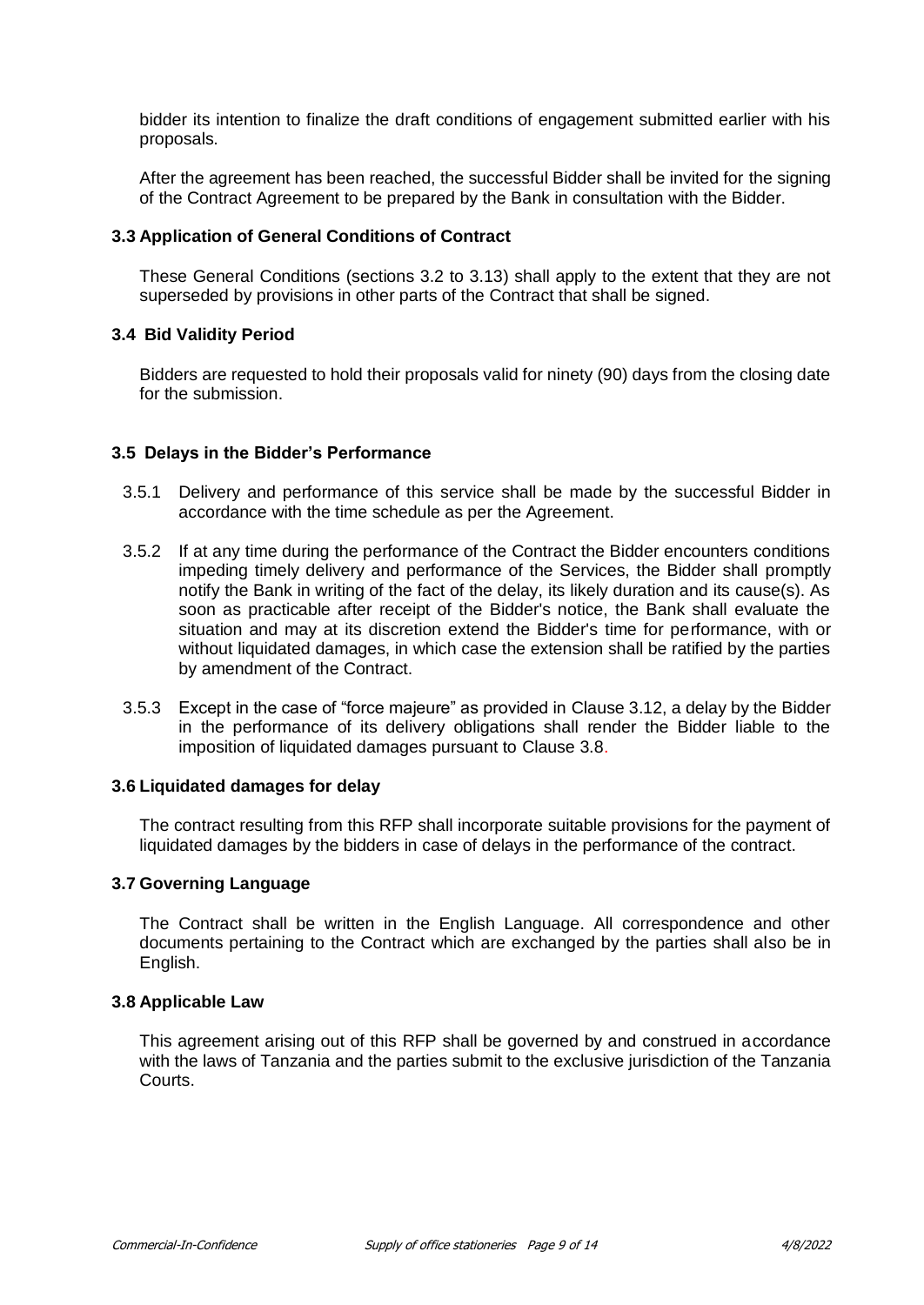### **3.9 Bidder's Obligations**

- 3.9.1 The Bidder is obliged to work closely with the Bank's staff, act within its own authority, and abide by directives issued by the Bank that are consistent with the terms of the Contract.
- 3.9.2 The Bidder is responsible for managing the activities of its personnel, or subcontracted personnel, and will hold itself responsible for any misdemeanors.
- 3.9.3 The Bidder will not disclose the Bank's information it has access to, during the course of the work, to any other third parties without the prior written authorization of the Bank. This clause shall survive the expiry or earlier termination of the contract.

## **3.10 The Bank's Obligations**

In addition to providing Bidder with such information as may be required by the bidder the Bank shall,

- (a) Provide the Bidder with specific and detailed relevant information
- (b) In general, provide all relevant information and access to Bank's premises.

### **3.11 Confidentiality**

The parties undertake on behalf of themselves and their employees, agents and permitted subcontractors that they will keep confidential and will not use for their own purposes (other than fulfilling their obligations under the contemplated contract) nor without the prior written consent of the other disclose to any third party any information of a confidential nature relating to the other (including, without limitation, any trade secrets, confidential or proprietary technical information, trading and financial details and any other information of commercial value) which may become known to them under or in connection with the contemplated contract. The terms of this Clause 2.15 shall survive the expiry or earlier termination of the contract.

### **3.12 Force Majeure**

- (a) Neither Bidder nor Bank shall be liable for failure to meet contractual obligations due to Force Majeure.
- (b) Force Majeure impediment is taken to mean unforeseen events, which occur after signing the contract with the successful bidder, including but not limited to strikes, blockade, war, mobilization, revolution or riots, natural disaster, acts of God, refusal of license by Authorities or other stipulations or restrictions by authorities, in so far as such an event prevents or delays the contractual party from fulfilling its obligations, without its being able to prevent or remove the impediment at a reasonable cost.
- (c) The party involved in a case of Force Majeure shall immediately take reasonable steps to limit the consequence of such an event.
- (d) The party who wishes to plead Force Majeure is under obligation to inform in writing the other party without delay of the event, of the time it began, and its probable duration. The moment of cessation of the event shall also be reported in writing.
- (e) The party who has pleaded a Force Majeure event is under obligation when requested, to prove its effect on the fulfilling of the contemplated contract.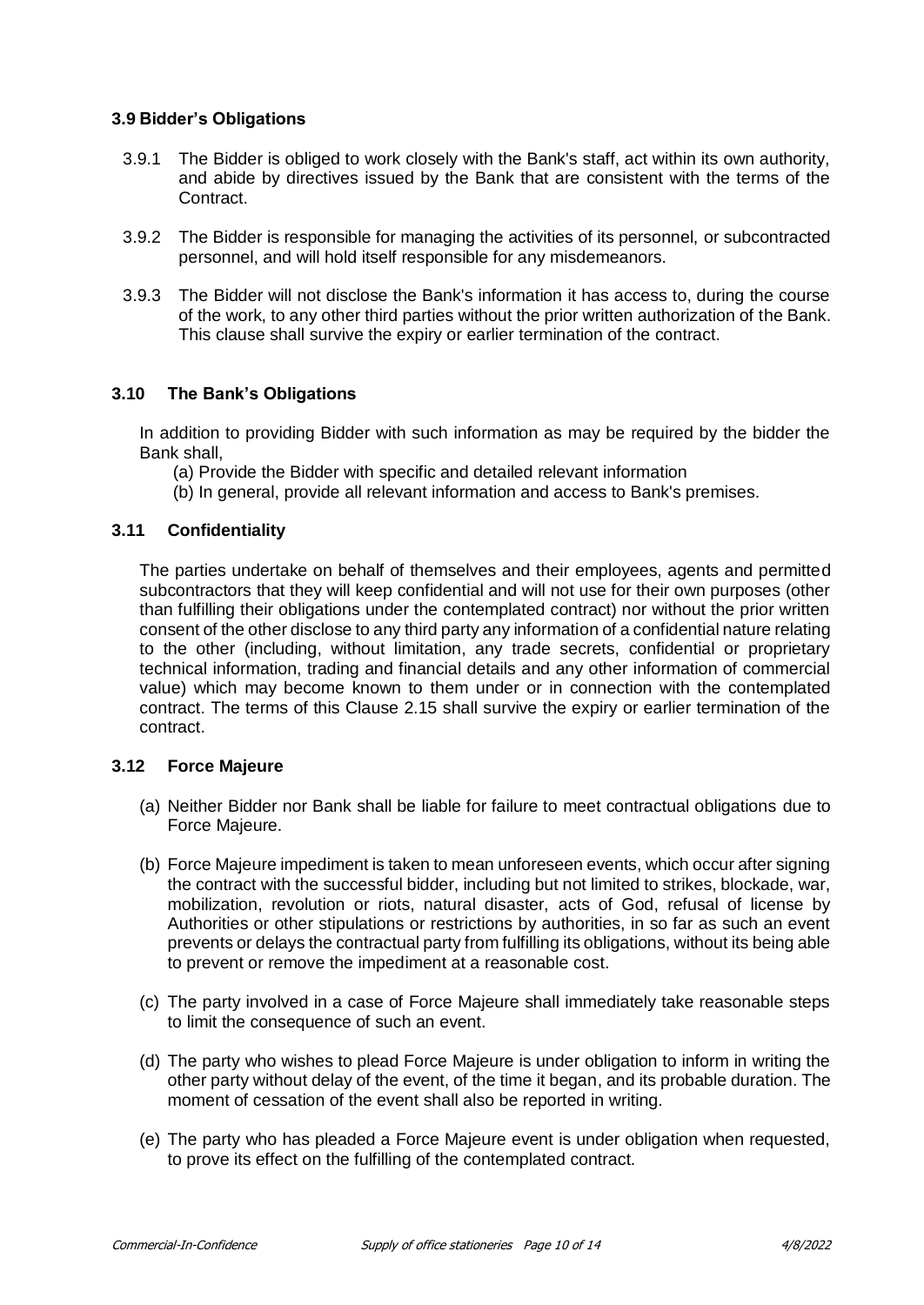### **SECTION 4 – ANNEXURES**

# **ANNEX 1 – SCHEDULE OF ALL LIST OF STATIONARIES**

| Item           | <b>Description</b>                                 | <b>UOM</b>       |
|----------------|----------------------------------------------------|------------------|
| 1              | <b>Marker Pens</b>                                 | <b>DOZ</b>       |
| $\overline{2}$ | Sole tape                                          | <b>DOZ</b>       |
| 3              | Manila (Plastic)                                   | <b>DOZ</b>       |
| 4              | Punching Machine heavy Duty- Kangaroo              | Ea               |
| 5              | A4 Envelopes                                       | Box of 500       |
| 6              | A3 Envelopes                                       | Box of 500       |
| $\overline{7}$ | 9*4 envelops                                       | Box of 500       |
| 8              | A5 Envelopes                                       | Box of 500       |
| 9              | <b>Counter Books 1 Quire</b>                       | Ea               |
| 10             | <b>Counter Books 2 Quire</b>                       | Ea               |
| 11             | <b>Counter Books 3 Quire</b>                       | Ea               |
| 12             | <b>Counter Books 4 Quire</b>                       | Ea               |
| 13             | Box Files- (Alba Rado Plastic)                     | Ea               |
| 14             | <b>Shorthand Spiral Notebooks</b>                  | <b>DOZ</b>       |
| 15             | Spring Files plastic- (rapid Plastic)              | Ea               |
| 16             | <b>Flip Chart Paper</b>                            | Ea               |
| 17             | Photocopy papers                                   | <b>RM</b>        |
| 18             | Flip Chart Stand with White Board Surface          | Ea               |
| 19             | Laminating Pouches (Pack of 100) pcs               | P <sub>1</sub> H |
| 20             | Paper Clips- Small (Kangaroo)                      | <b>B10</b>       |
| 21             | Paper Clips- Large (Kangaroo)                      | <b>B10</b>       |
| 22             | Punching machine Midsize- (kangaroo)               | Ea               |
| 23             | Office Tray - 2 Tier Eagle                         | Ea               |
| 24             | Office Tray - 3 Tier Eagle                         | Ea               |
| 25             | Office Tray - 4 Tier Eagle                         | Ea               |
| 26             | Stapler Machines (Heavy Duty)-(Kangaroo)           | Ea               |
| 27             | Stapler Small size- (Kangaroo)                     | Ea               |
| 28             | Staples pin 24/6- (Kangaroo)                       | <b>B10</b>       |
| 29             | Rubber bands                                       | Ea               |
| 30             | <b>Correction Fluid</b>                            | <b>DOZ</b>       |
| 31             | Epson LQ 2190 Ribbons                              | Ea               |
| 32             | HP tonner 05A                                      | Ea               |
| 33             | Pencils                                            | <b>B12</b>       |
| 34             | Ribbon Cartridge LQ 2180                           | Ea               |
| 35             | Highlighter                                        | <b>DOZ</b>       |
| 36             | PENS(fine grip pack of 50) - Unbranded-<br>Nataraj | P <sub>50</sub>  |
| 37             | Endorsing Ink (Horse) - Red                        | <b>DOZ</b>       |
| 38             | Endorsing Ink (Horse) - Blue                       | <b>DOZ</b>       |
| 39             | Heavy-Duty Staple Pins- (Kangaroo)                 | Bx               |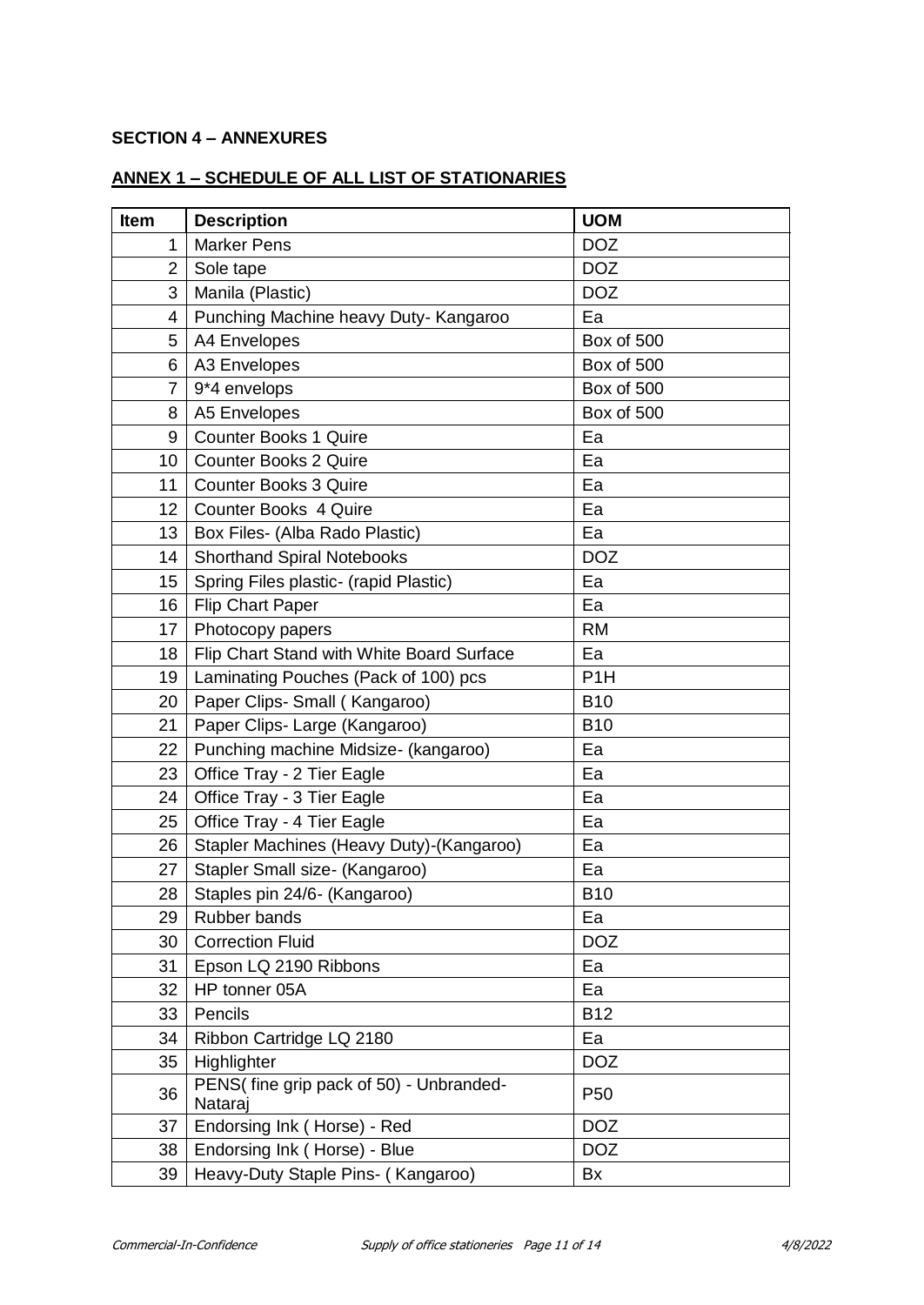| 40 | Epson ribbon LQ 690                       | Ea         |
|----|-------------------------------------------|------------|
| 41 | Epson ribbon LQ 680                       | Ea         |
| 42 | Sign here stickers                        | <b>PKT</b> |
| 43 | Tonner 80A                                | Ea         |
| 44 | <b>Glue Stick</b>                         | Ea         |
| 45 | <b>Yellow Stickers</b>                    | Ea         |
| 46 | Legal Paper- Tiger (Green)                | <b>RM</b>  |
| 47 | Carbon paper                              | <b>DOZ</b> |
| 48 | Hp tonner 650                             | Ea         |
| 49 | HP tonner 655                             | Ea         |
| 50 | Separator                                 | <b>DOZ</b> |
| 51 | Hp tonner 26A                             | Ea         |
| 52 | <b>CASHIERS TONER P350LX</b>              | Ea         |
| 53 | Cashier Ribbons 39H                       | Ea         |
| 54 | <b>Brother toner- Yellow</b>              | Ea         |
| 55 | <b>Brother toner- Black</b>               | Ea         |
| 56 | <b>Brother toner- Pink</b>                | Ea         |
| 57 | <b>Brother toner- Blue</b>                | Ea         |
| 58 | <b>Evolis Card Ribbon</b>                 | Ea         |
| 59 | Ricoh Photocopy Toner-2014                | Ea         |
| 60 | Ricoh Photocopy Toner-2501                | Ea         |
| 61 | HP LASERJET 59A                           | Ea         |
| 62 | TONER (83 A)                              | Ea         |
| 63 | TONER (CF230 A)                           | Ea         |
| 64 | Printer Tonner (Image Runner 2425i)       | Ea         |
| 66 | <b>MANILA LIGHT BLUE</b>                  | <b>RM</b>  |
| 67 | <b>ZEBRA ZXP SERIES 3</b>                 | Ea         |
| 68 | PRINTER TONER TK 1140                     | Ea         |
| 69 | <b>EXECUTIVE PVC PLASTIC SPRING FILES</b> | Ea         |
|    | 70   CALCULATOR - citizen 14 digit        | Ea         |

## **ANNEX 2 – REFERENCES**

References of similar services for organizations similar to Maendeleo Bank Plc in size and complexity are preferred:-

|               | <b>Prior Services Performed for:</b>      | <b>Response</b> |
|---------------|-------------------------------------------|-----------------|
|               | <b>Company Name</b>                       |                 |
|               | Country                                   |                 |
|               | Listed on the DSE (Yes/No)                |                 |
|               | Work done and name of final document      |                 |
|               | Year work done                            |                 |
|               | Staff Population as at year work done     |                 |
|               | Person contact at the company             |                 |
|               | Telephone and Email of the person contact |                 |
| $\mathcal{P}$ | <b>Company Name</b>                       |                 |
|               | Countrv                                   |                 |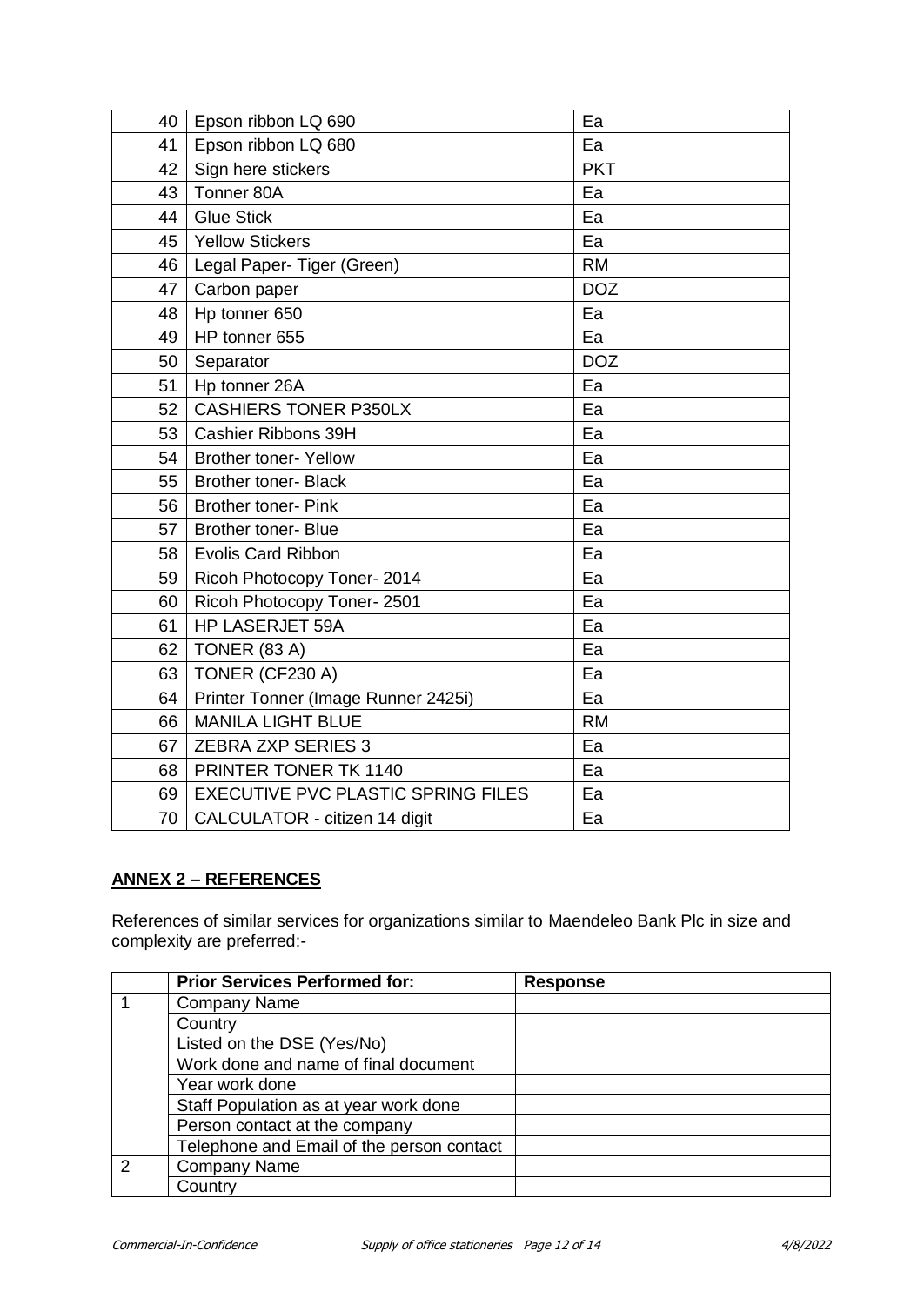|   | Listed on the DSE (Yes/No)                |  |
|---|-------------------------------------------|--|
|   | Work done and name of final document      |  |
|   | Year work done                            |  |
|   | Staff Population as at year work done     |  |
|   | Person contact at the company             |  |
|   | Telephone and Email of the person contact |  |
| 3 | <b>Company Name</b>                       |  |
|   | Country                                   |  |
|   | Listed on the DSE (Yes/No)                |  |
|   | Work done and name of final document      |  |
|   | Year work done                            |  |
|   | Staff Population as at year work done     |  |
|   | Person contact at the company             |  |
|   | Telephone and Email of the person contact |  |